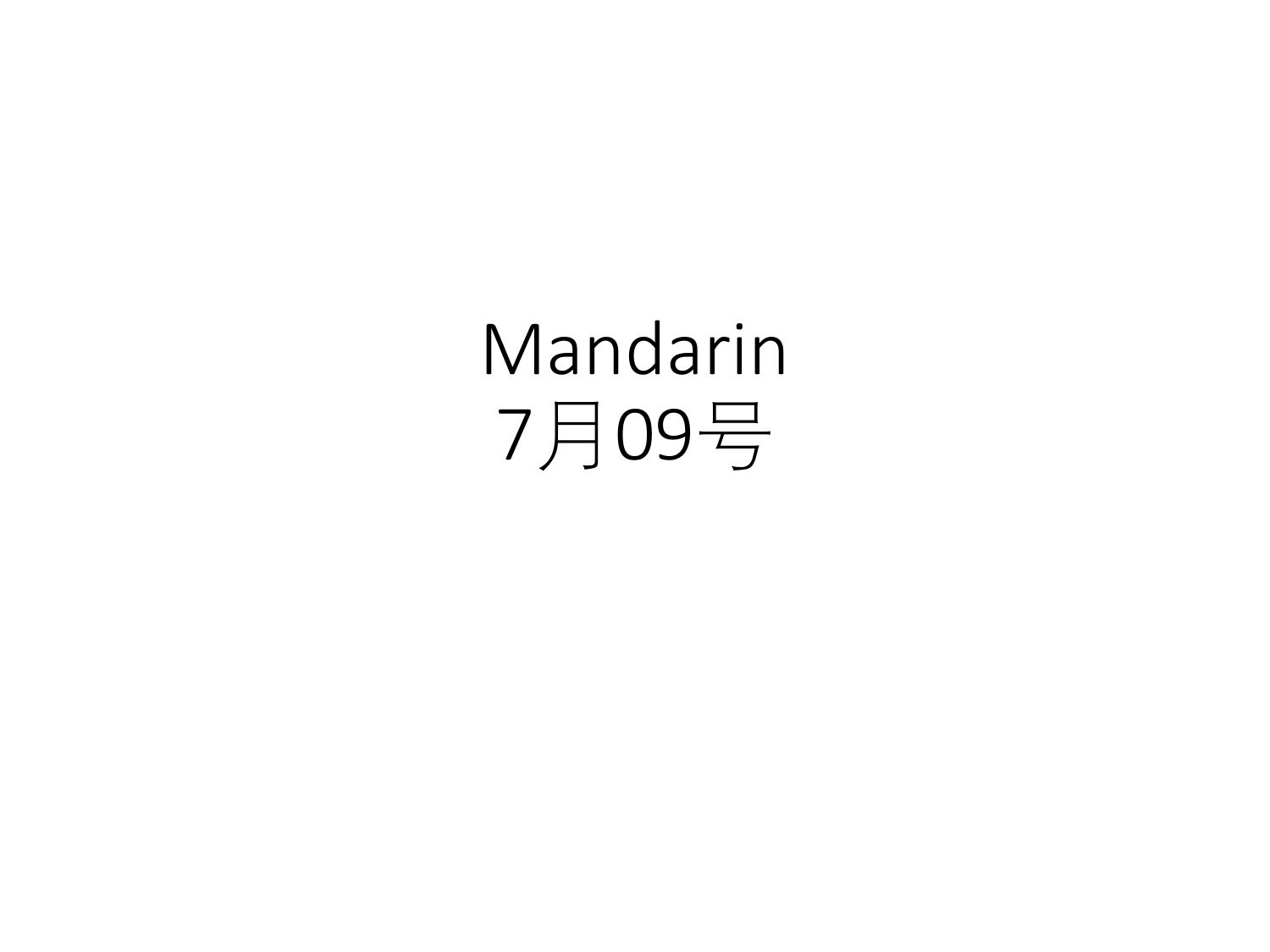- **[https://www.classtools.net/random-name-picker/32\\_jgCDQ6](https://www.classtools.net/random-name-picker/32_jgCDQ6)**
	- 94. Foot (zu2) (both forms)
	- 95. Walk, go (zou3)
	- 96. To rise, start (qi3)
	- 97. with/and (gen)
	- 98. Every
	- 99. Road (lu4)
	- 100.Company (si1)
	- 101.Word (ci2)
	- 102.Same (tong2)
	- 103. Public (gong1)
	- 104.What (shen2me)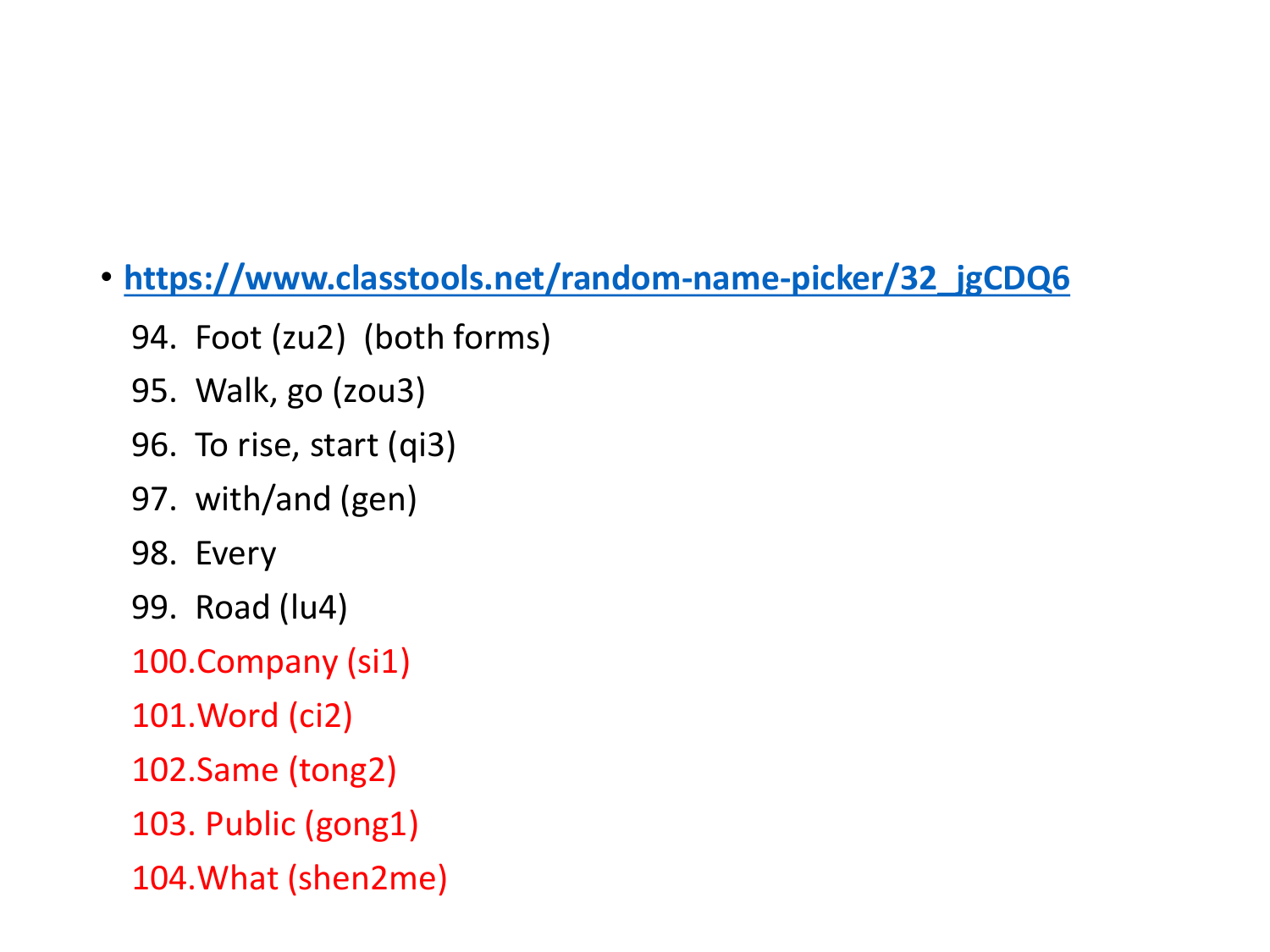Since for almost all the lesson we went over last week's notes, there isn't so much that's new today.

So the notes this week consist mainly of extra practice.

- Firstly, how to say 'before' and 'after'.
- Next we'll look at some more examples of basic '**time-when**' sentences.
- Then some examples of '**time-for**' sentences
- Then some with both.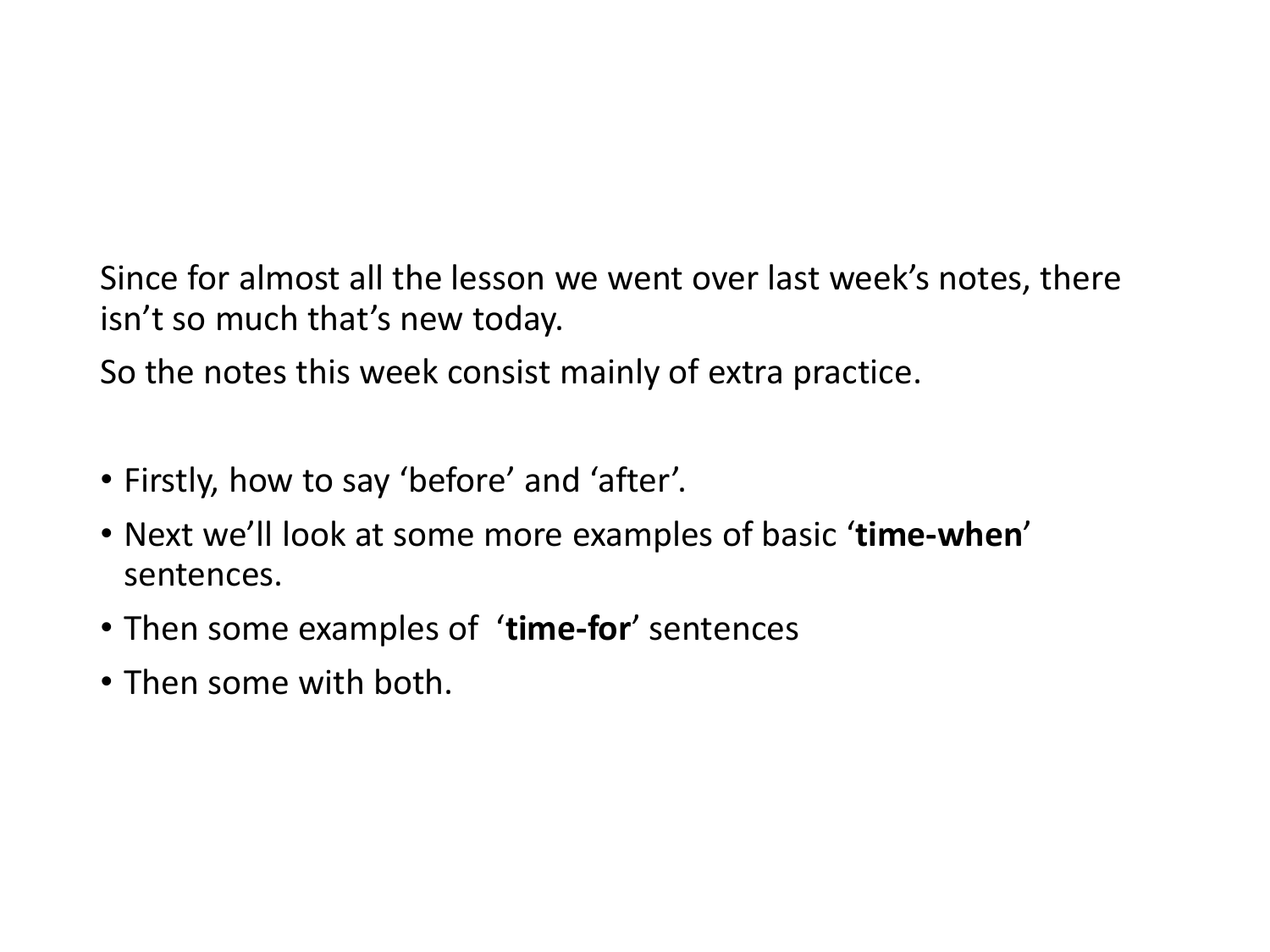- 以后 = after (something)
- 以前 = before (something)
- But note the word order. Chinese says '[*Something]*-after' '[*Something]*-before'

EG

- 考试**以后 =** after the exam
- 晚饭**以前** = before dinner
- 春节**以后** = after Chinese New Year
- 我的生日**以前** = before my birthday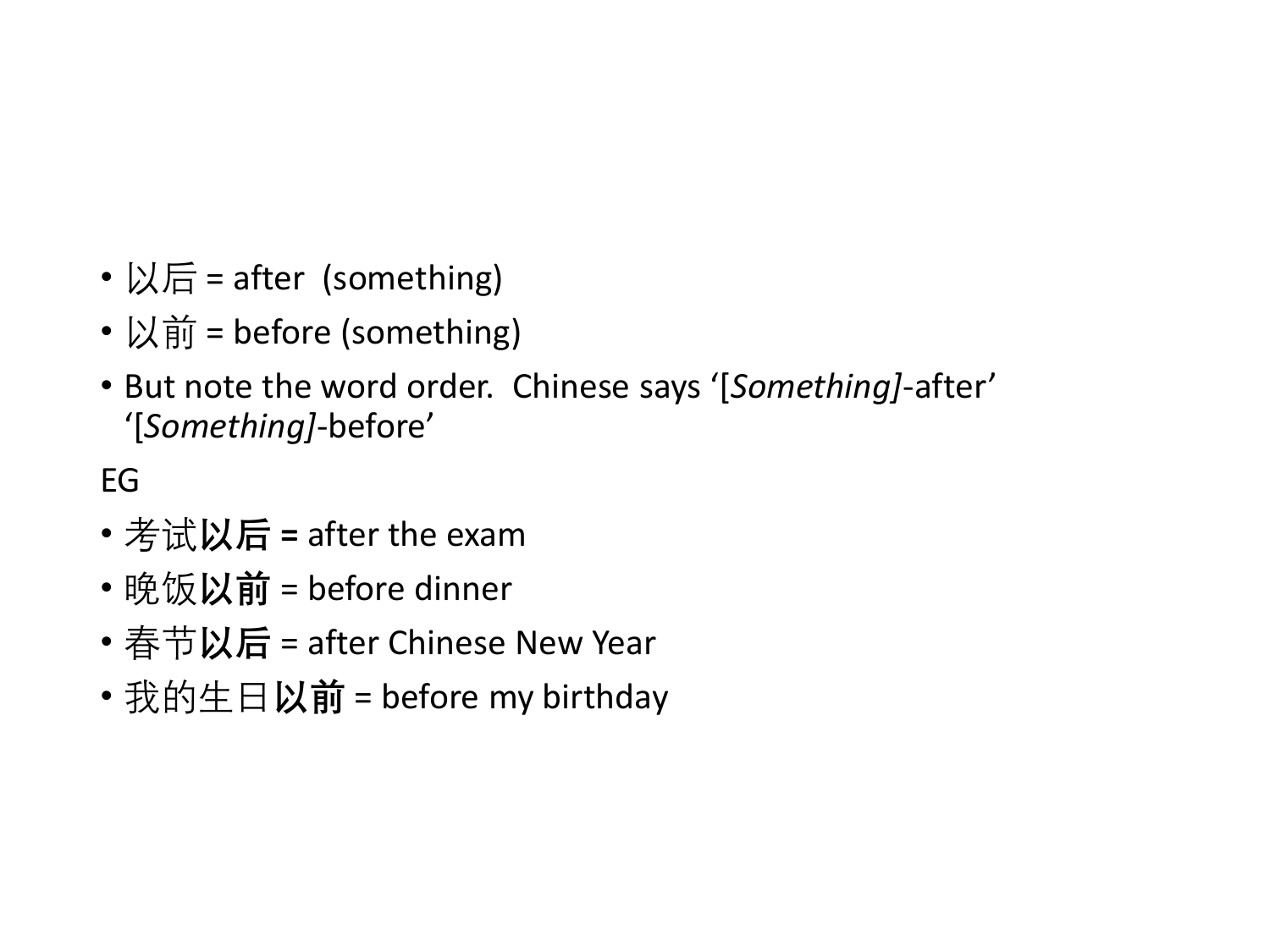### Some more examples of before /after:

#### 三年以前,我来到了上海。  $_{\odot}$

Sān nián yiqián, wǒ lái dào le Shànghǎi.

Three years ago I came to Shanghai.

我几天以前刚刚见过她。  $^{\circ}$ 

Wǒ jitiān yiqián gānggāng jiàn guo ta.

**D** I just saw her a few days ago.

下午三点以后,我不在家。  $\circledcirc$ 

Xiàwǔ sāndiǎn yíhòu, wǒ bù zài jiā.

**D** After three o'clock in the afternoon, I will not be at home.

她 **一 个 月** 以后 开始 上班 。  $^{\circ}$ 

Tā yī gè yuè yihòu kāishi shàngbān.

**D** She will start working after one month.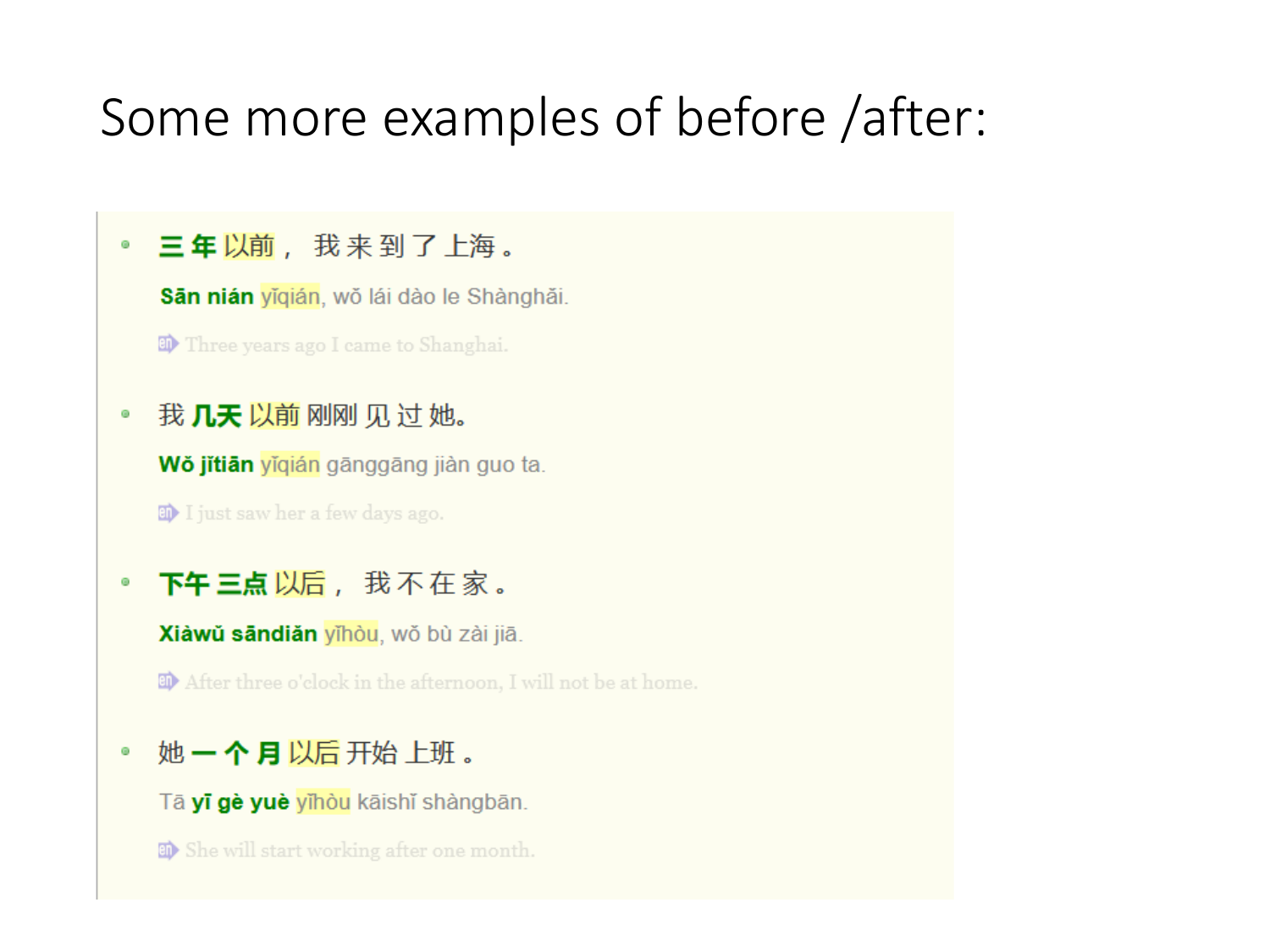### **OK. Now for some revision of saying when something is happening**

#### **Time-when**

The time expression can usually start the sentence or come after the subject with no real change of meaning. *Read through the following sentences:*

•昨天 **我** 去 了 酒吧 。

•Yesterday I went to the bar.

OR

•**我** 昨天 去 了 酒吧 。

•*下 个 星期* 他 要 回 国 。

•Next week he is going back to his country.

OR

•**他** 下 个 星期 要 回 国 。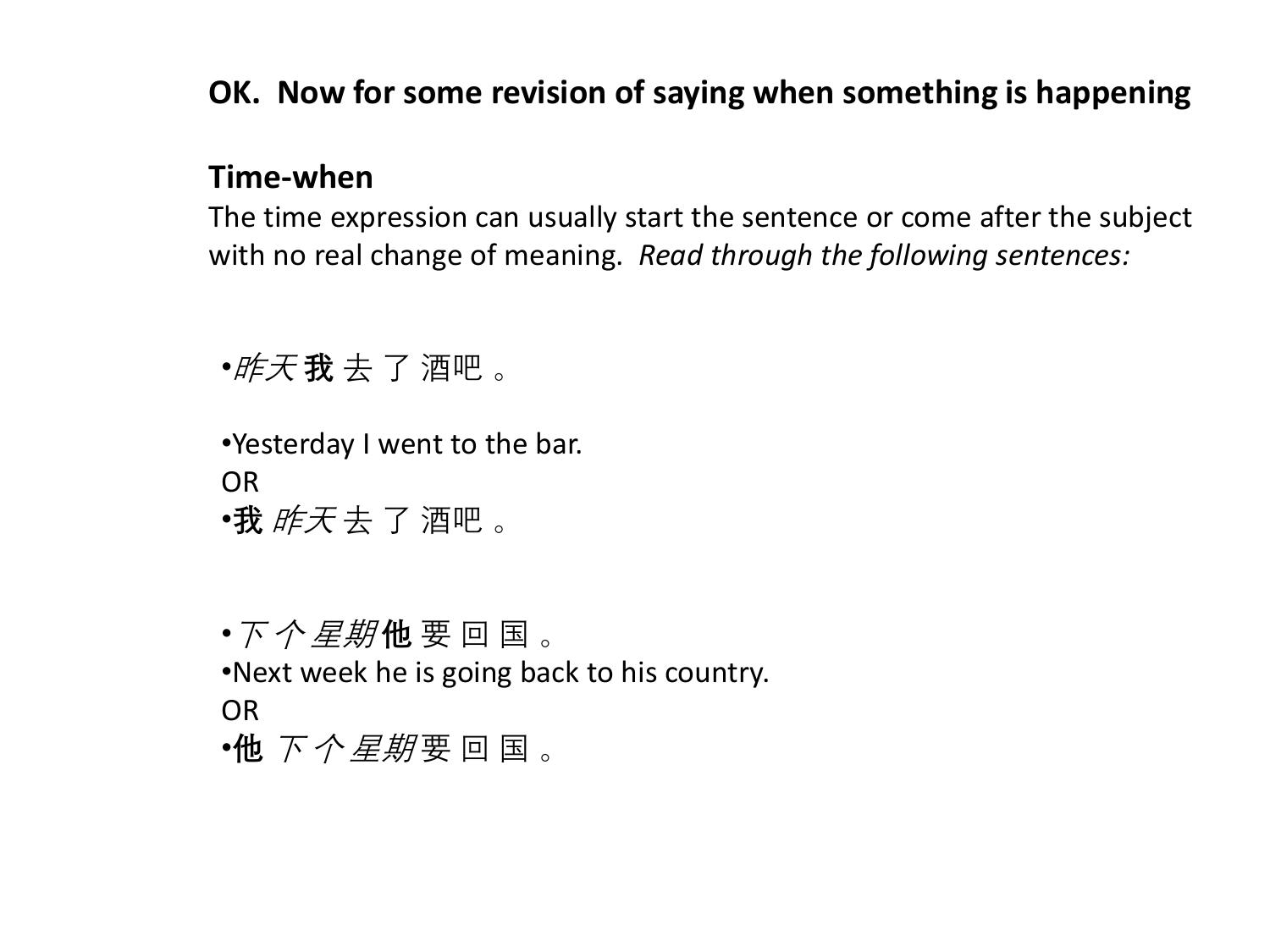•明年 **我** 要 开 一 家 公司 。

•Next year I want to open a company.

OR

•**我** 明年 要 开 一 家 公司 。

•下 个 月 **我们** 结婚 吧 ? •Next month shall we get married? OR

•**我们** 下 个 月 结婚 吧 ?

•**Wǒmen** *xià gè yuè* jiéhūn ba?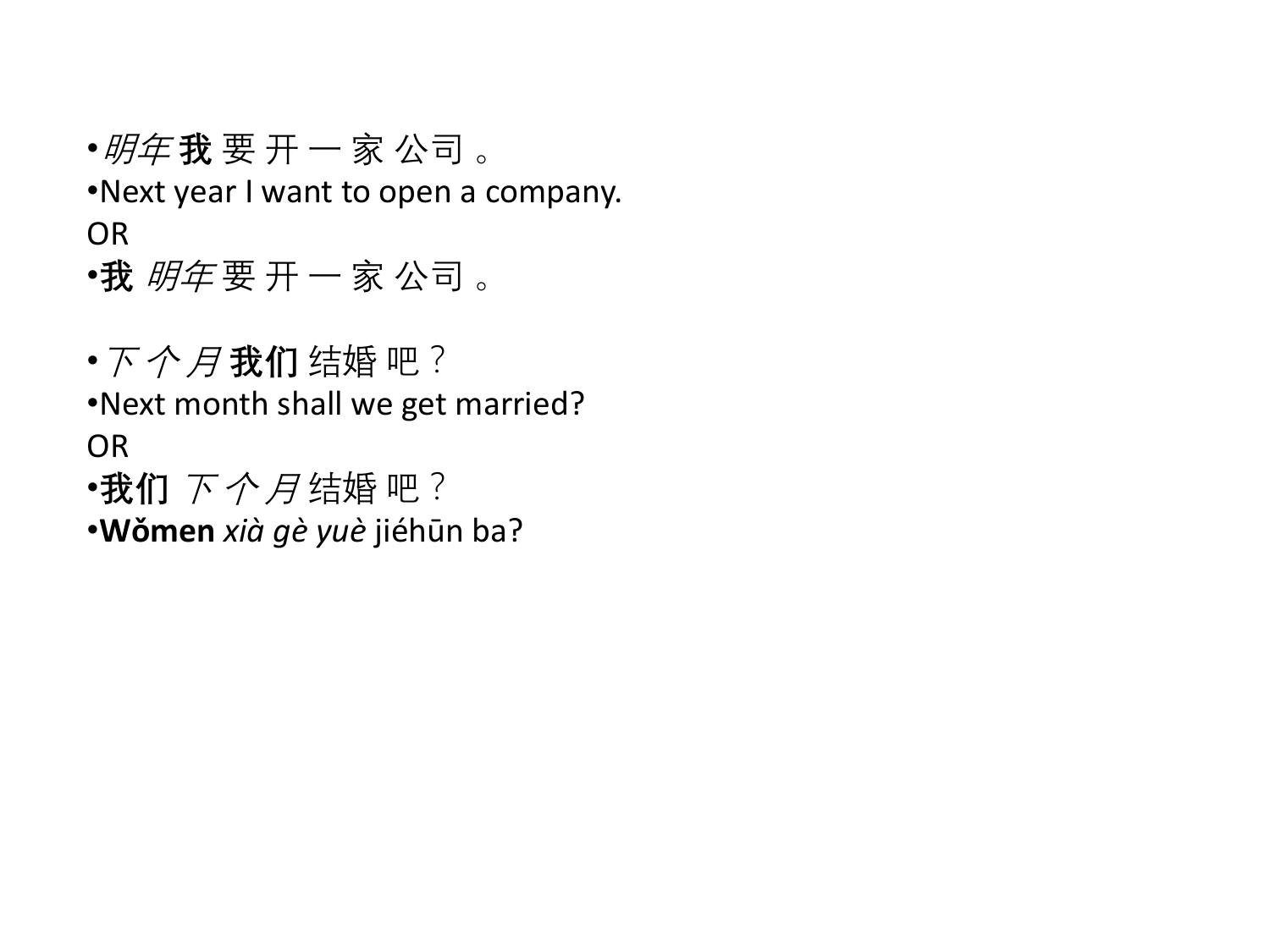# Time-for (duration)

Now read these sentences. Translate them into English

- 他在这儿住了一年
- 我工作了八个小时
- 你的朋友等了二十分钟
- 我们跳了一个晚上舞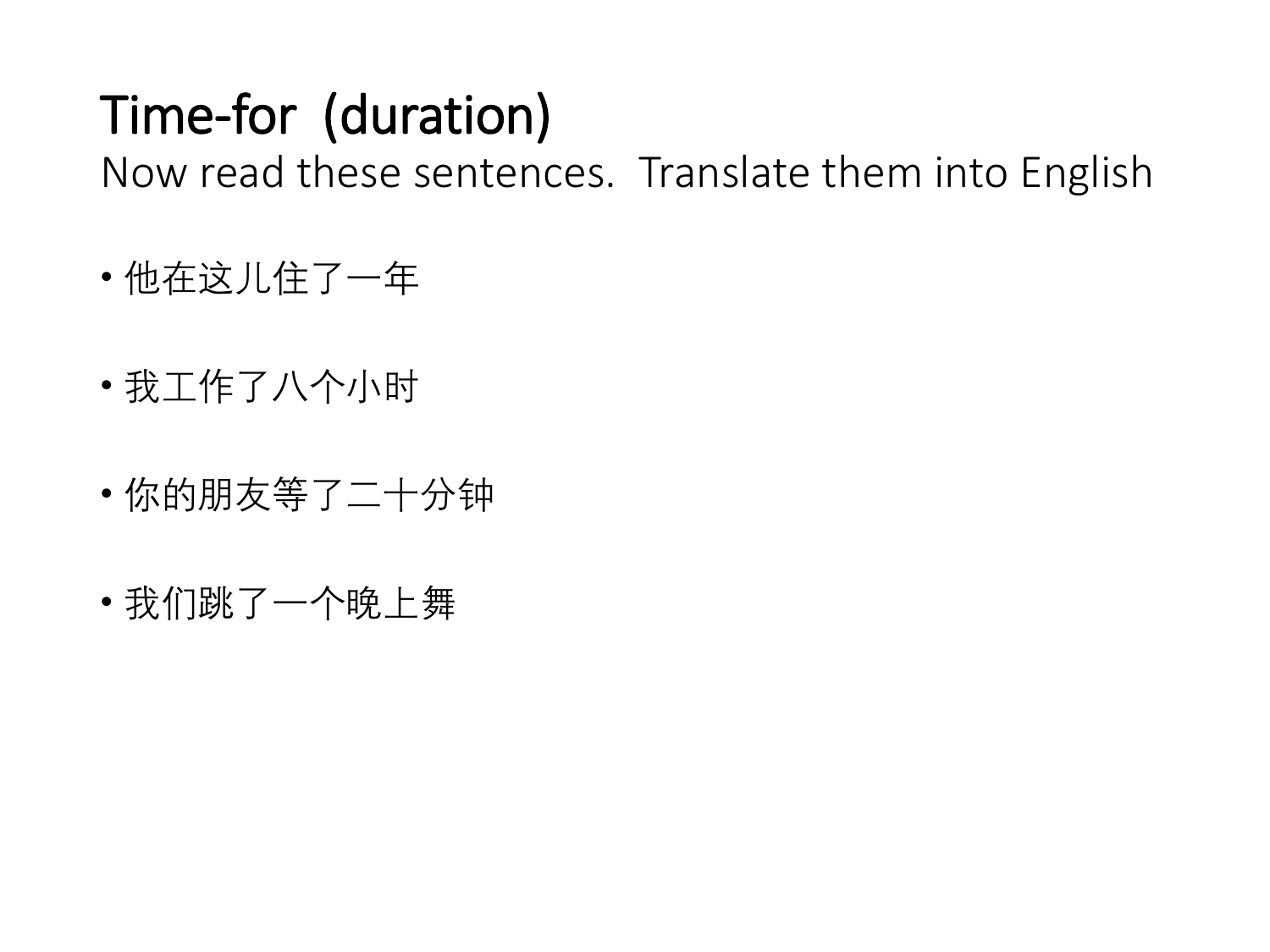### Time-when and time-for

Translate the following into English:

- 我今天学了两个小时
- 她去年在日本工作了十年
- 我们常常读一个晚上书